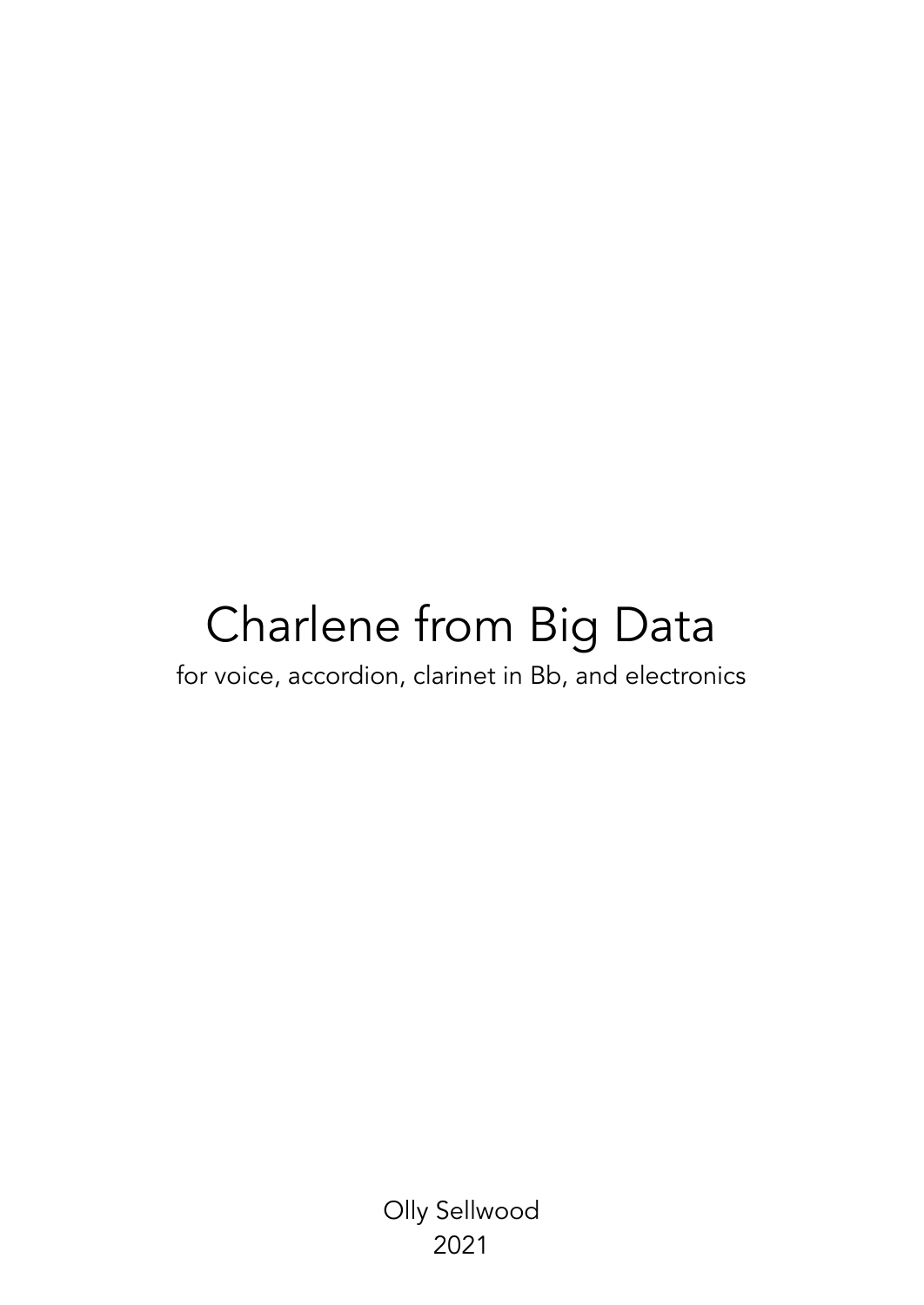for Eva Zöllner and Heather Roche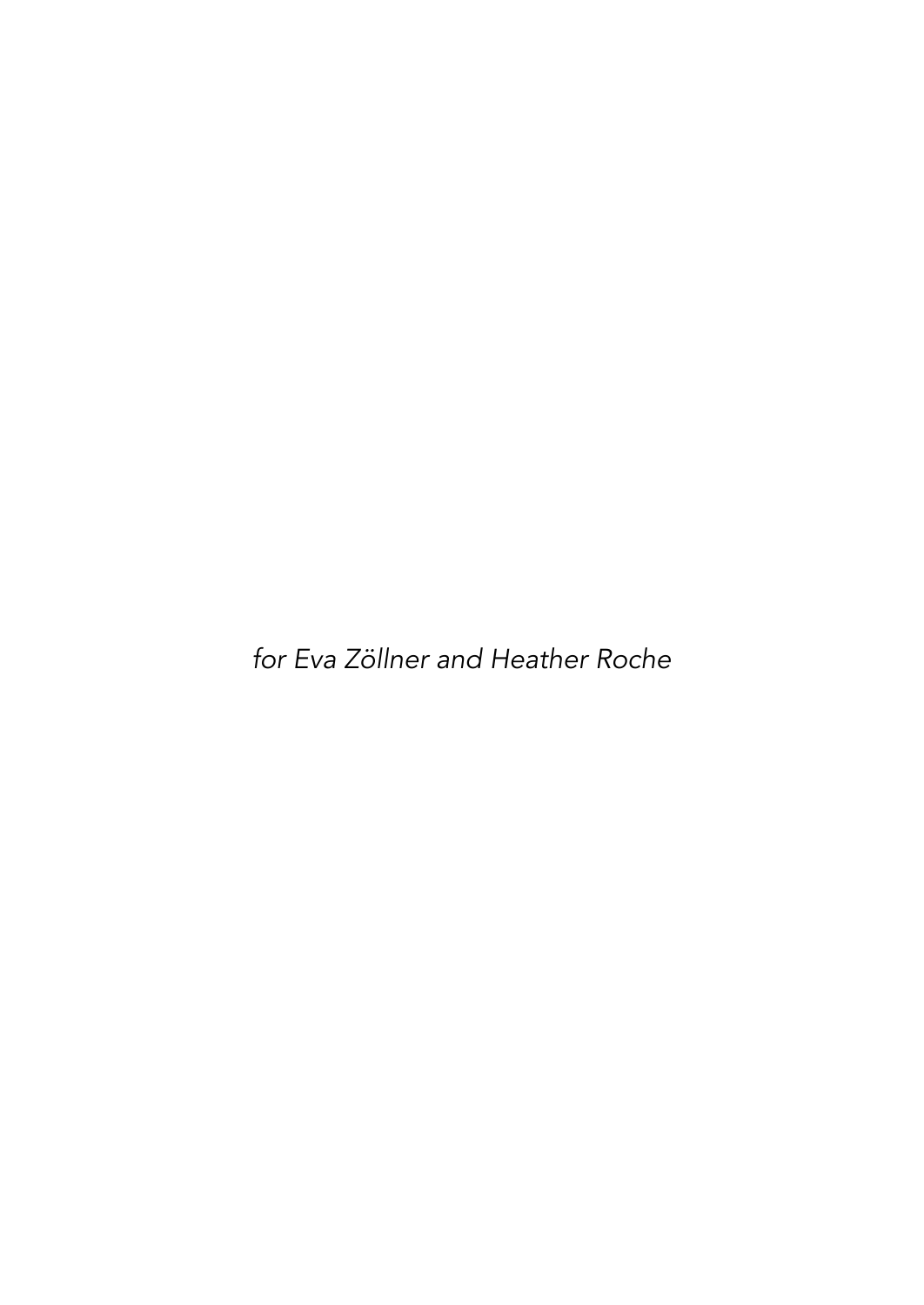## Set-up Instructions

Equipment:

- > laptop running Max/MSP
- > this Max patch and samples: https://www.dropbox.com/sh/4gq7lcjafxlnqdh/AAAmpG-jnlBI4YsJX5ndiRFja?dl=0
- > soundcard
- > two high quality speakers that match the volume of the acoustic insruments and fit under the performers' chairs
- > two MIDI footpedals. The footpedals shouldn't make sounds when depressed/released.
- > one microphone for the vocalist
- > P.A. system

Place the laptop and soundcard out of sight of the audience. Place one speaker under the accordionist's chair and the other under the clarinettist's chair.

#### **Routing**

- > vocal microphone to laptop
- > MIDI footpedals to laptop
- > laptop/soundcard to stero speakers

#### **Electronics**

- > open the Max patch
- > set the audio drivers for your soundcard
- > switch on the audio

> adjust the volume of the samples so that the first number of samples match the mezzo-piano dynamic over the played clarinet and accordion parts

> if necessary, use the EQ settings to calibrate the sound for the speakers

> the microphone is auto-tuned via Ableton. Open the Ableton file and set the volume of the microphone on the audio interface or P.A. system. The microphone is the only audio routed to the P.A. system.

#### **Samples**

> the clarinettist has 107 samples

> the accordionist has 85 samples

> once the MIDI footpedal is depressed, the sample will play in its entirety. The durations of the footpedal markings are not important.

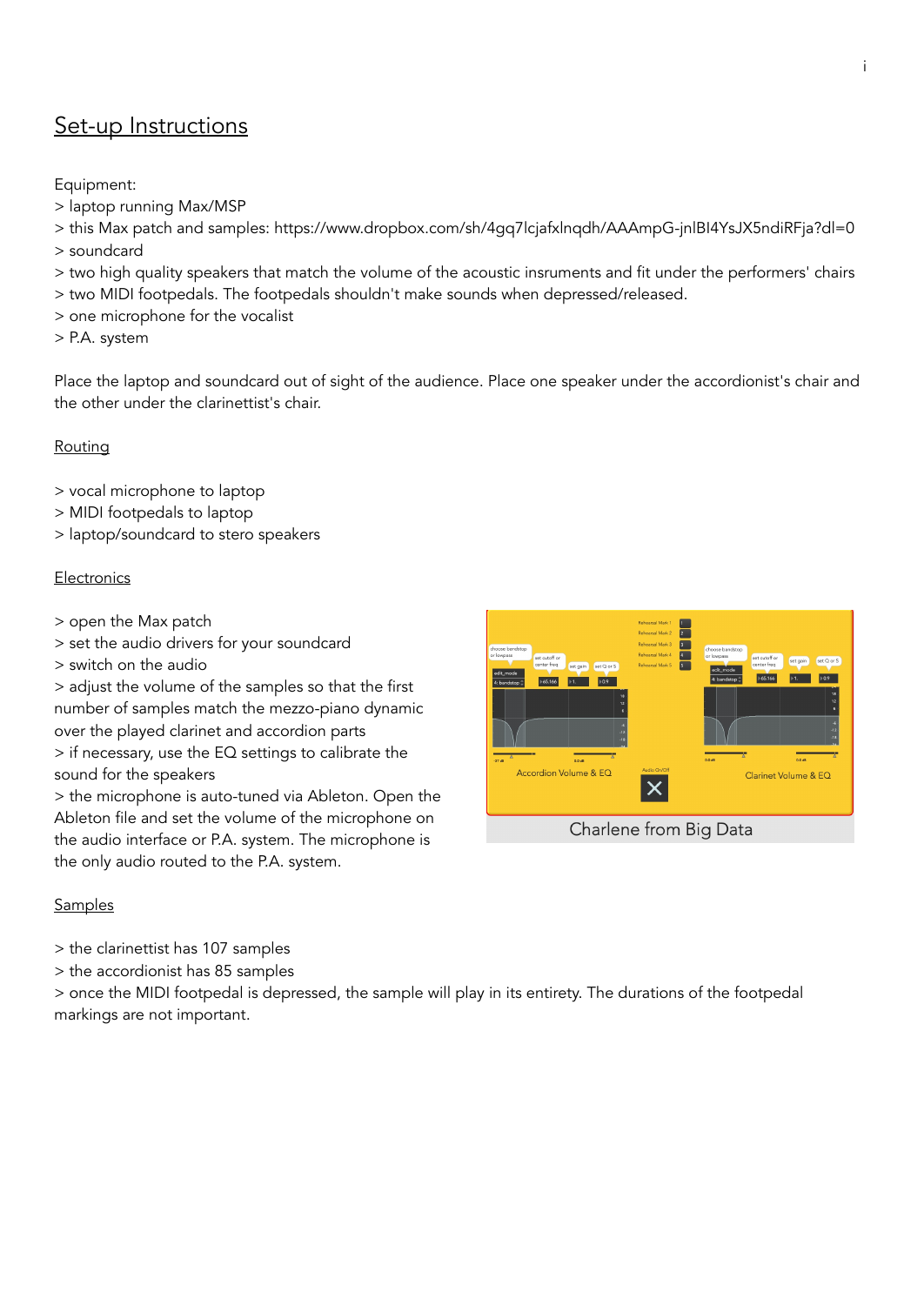# Stage Set-up



## Voice

> ideally, the vocal part would be performed by a non-specialist singer. This activates the auto-tune more and adds a less-trained vocal quality.

- > the vocal part is a combination of sung and spoken phrases.
- > the vocalist may be any gender (transpose into a suitable octave).
- > the vocalist is routed through live auto-tune audio processing.
- > the vocalist sings the notated pitches in the score and speaks the boxed text.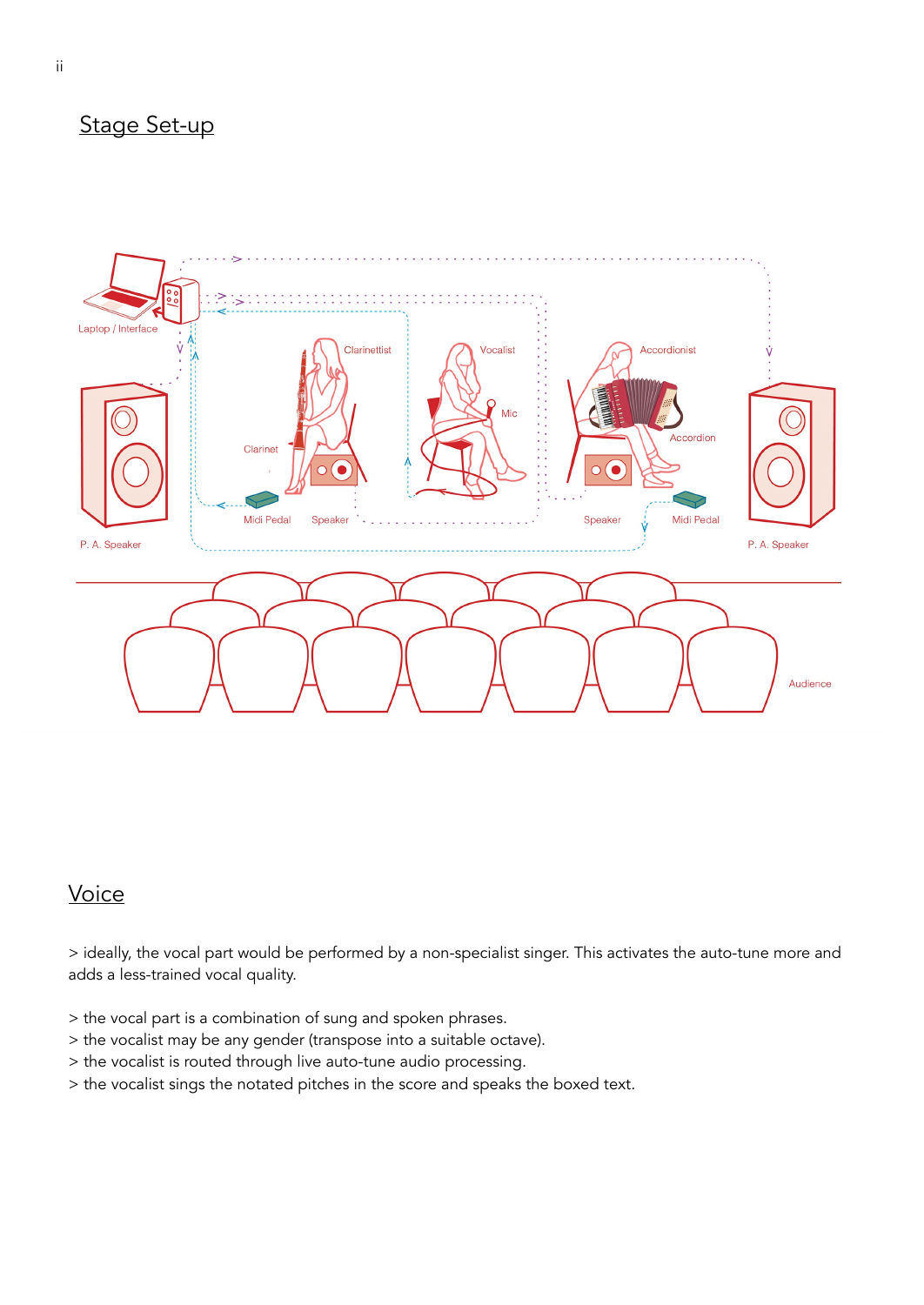### Text

Original microfiction by Rose Biggin & Keir Cooper

I think everything got out of hand, when the smoothies started getting friendly. My carton of non-dairy milk substitute had a cartoon glass of non-dairy milk substitute with a moustache and three friendly white drops issuing from the top, and a speech bubble that said, put me in your bones!!!!

But when things started getting personal I decided I'd had enough. I needed to speak with Big Data, but I didn't know where to begin. I typed "I would like to speak to a Big Data representative" into google, pressed search and hoped it would reach them. Then I held my phone in front of me and said loudly, I would like to speak to a representative of Big Data please.

That evening, I received a call from an unknown number.

A voice said, Hello, this is Charlene from big data. How can I help you today? She continued, Before we proceed any further I will need to ask you a quick security question.

I said, You're asking me?

She said, Which Showergel do you feel best encapsulates the need for freedom? I said the first one I could think of and she said, yes, that's correct, that's what we thought you'd say.

Now I could explain my situation. I told them I was feeling targeted.

Charlene said, Thank you very much. Feedback is extremely important.

Then she said, Can I call you back if we have any more questions?

Thank you, I said, but I really don't know when I'll have the time.

She said, You're mostly free on Wednesdays, and hung up.

I looked again at the cartoon milk and pondered my unknown future.

## Score

Score in C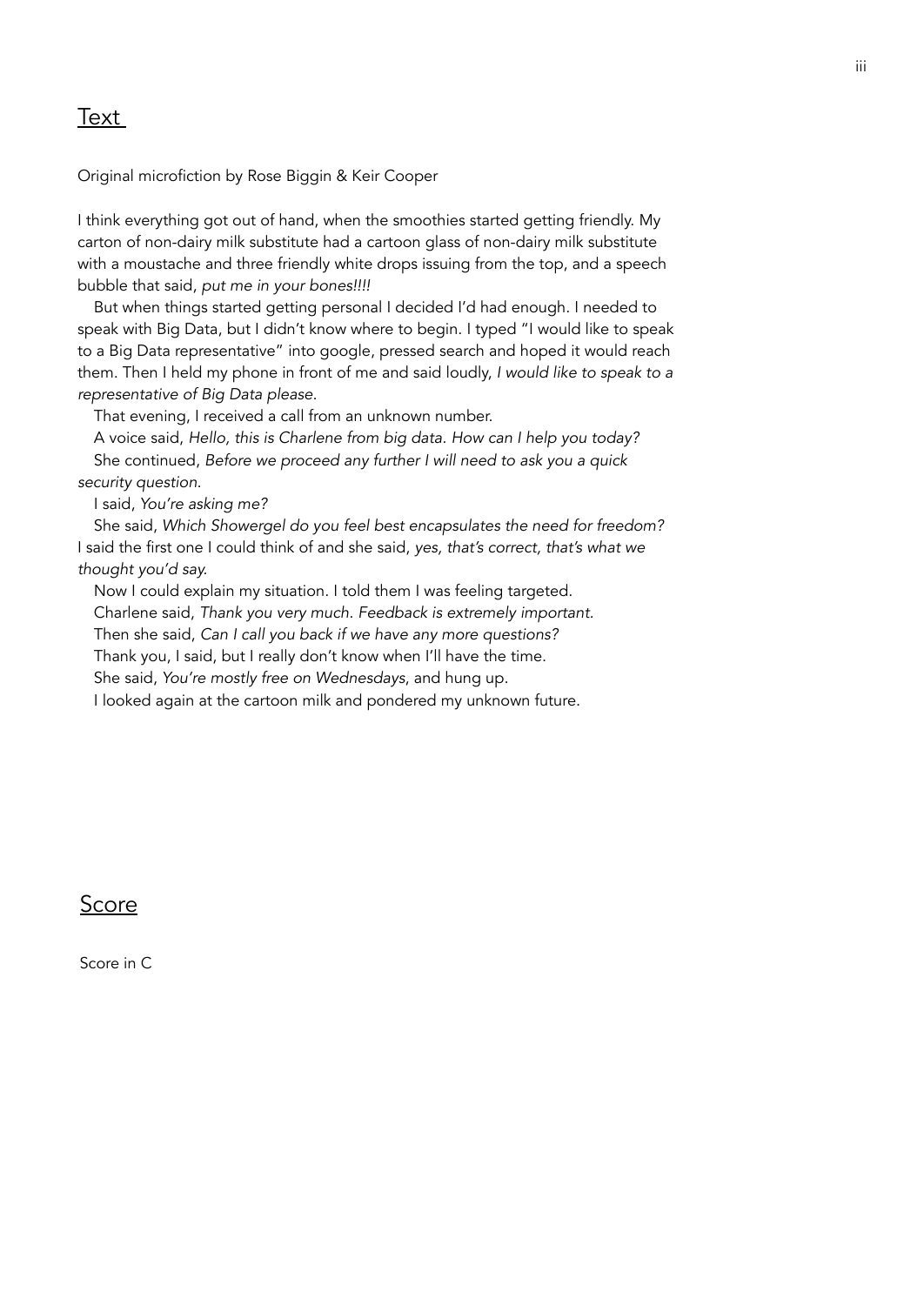

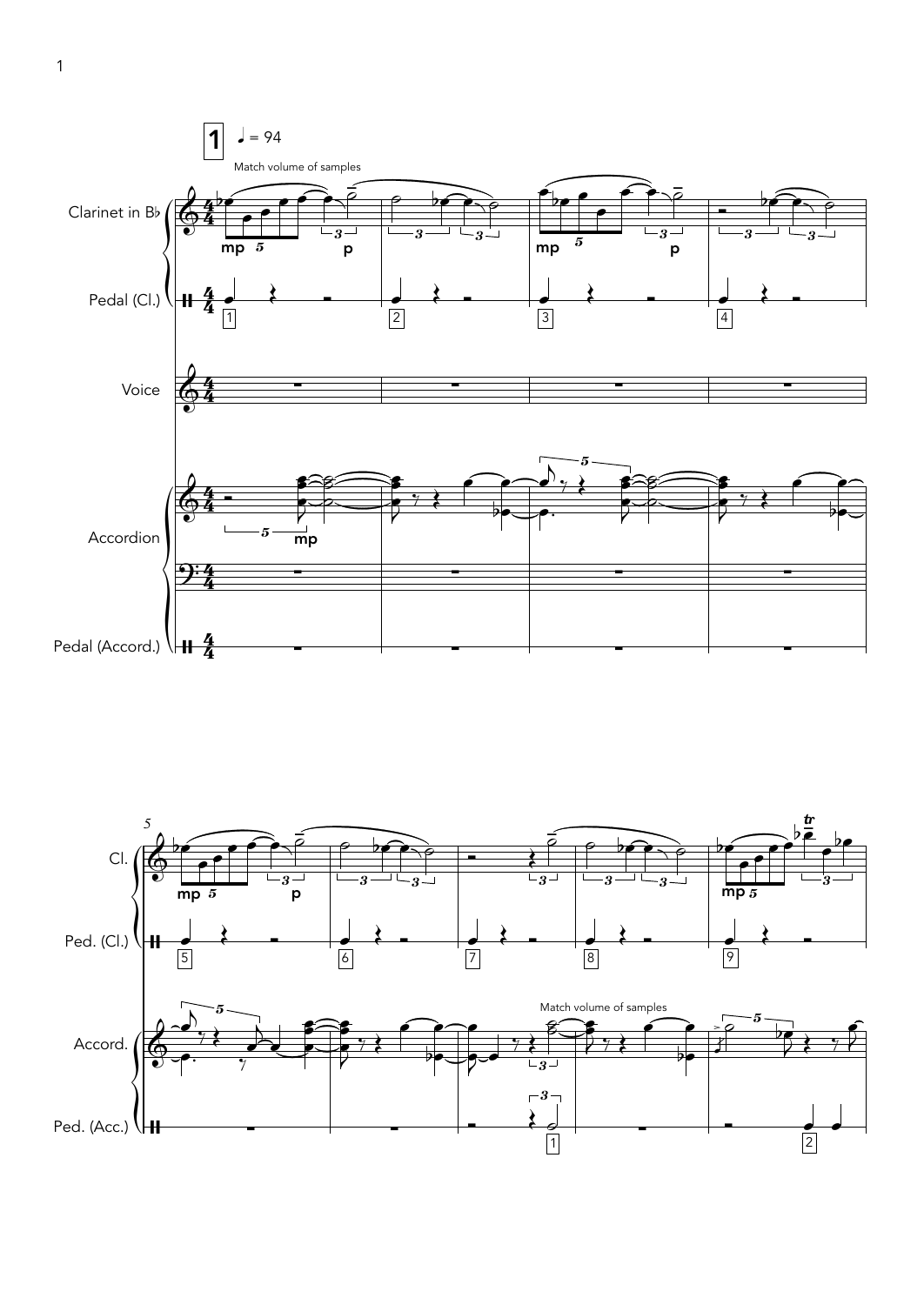

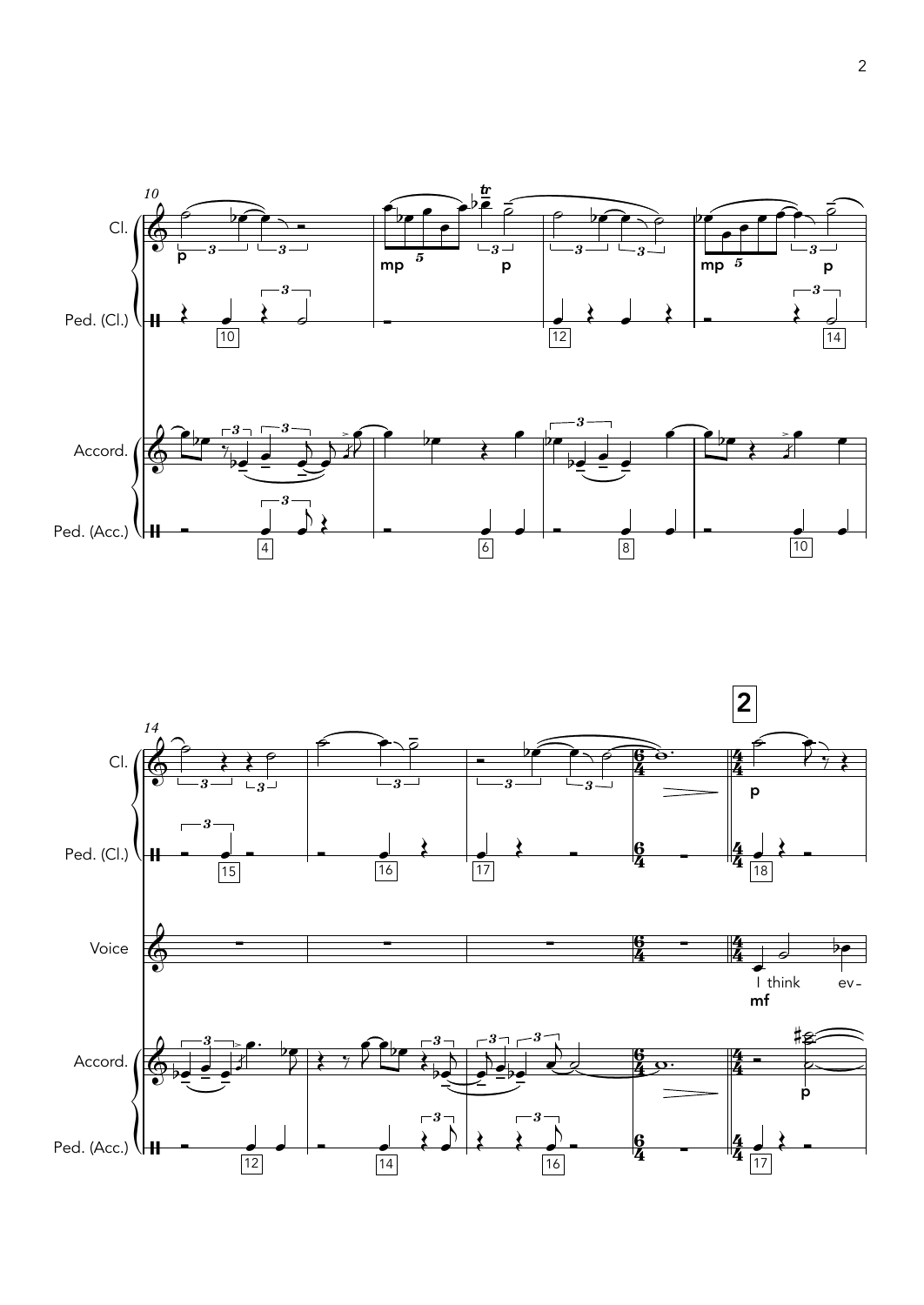

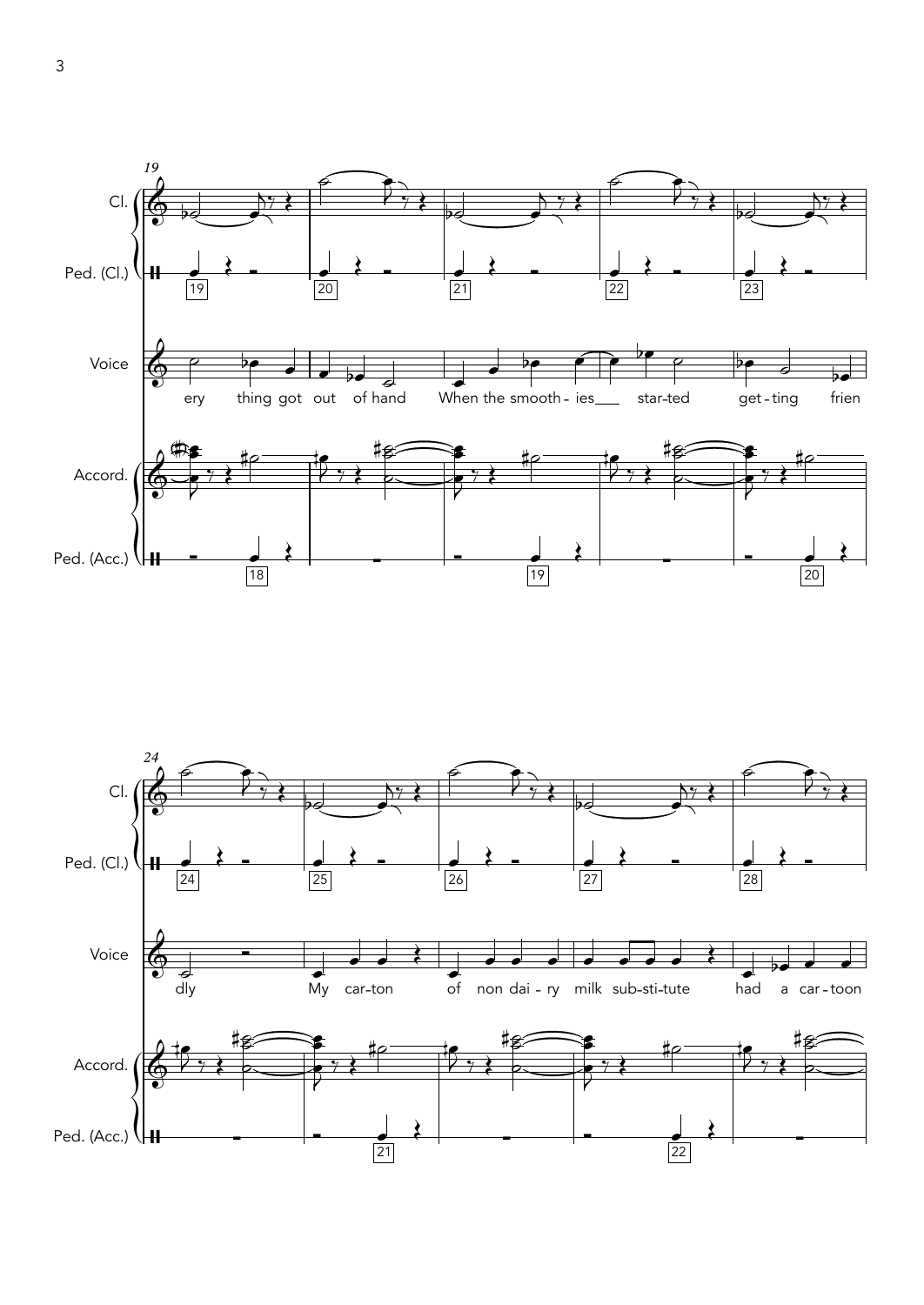

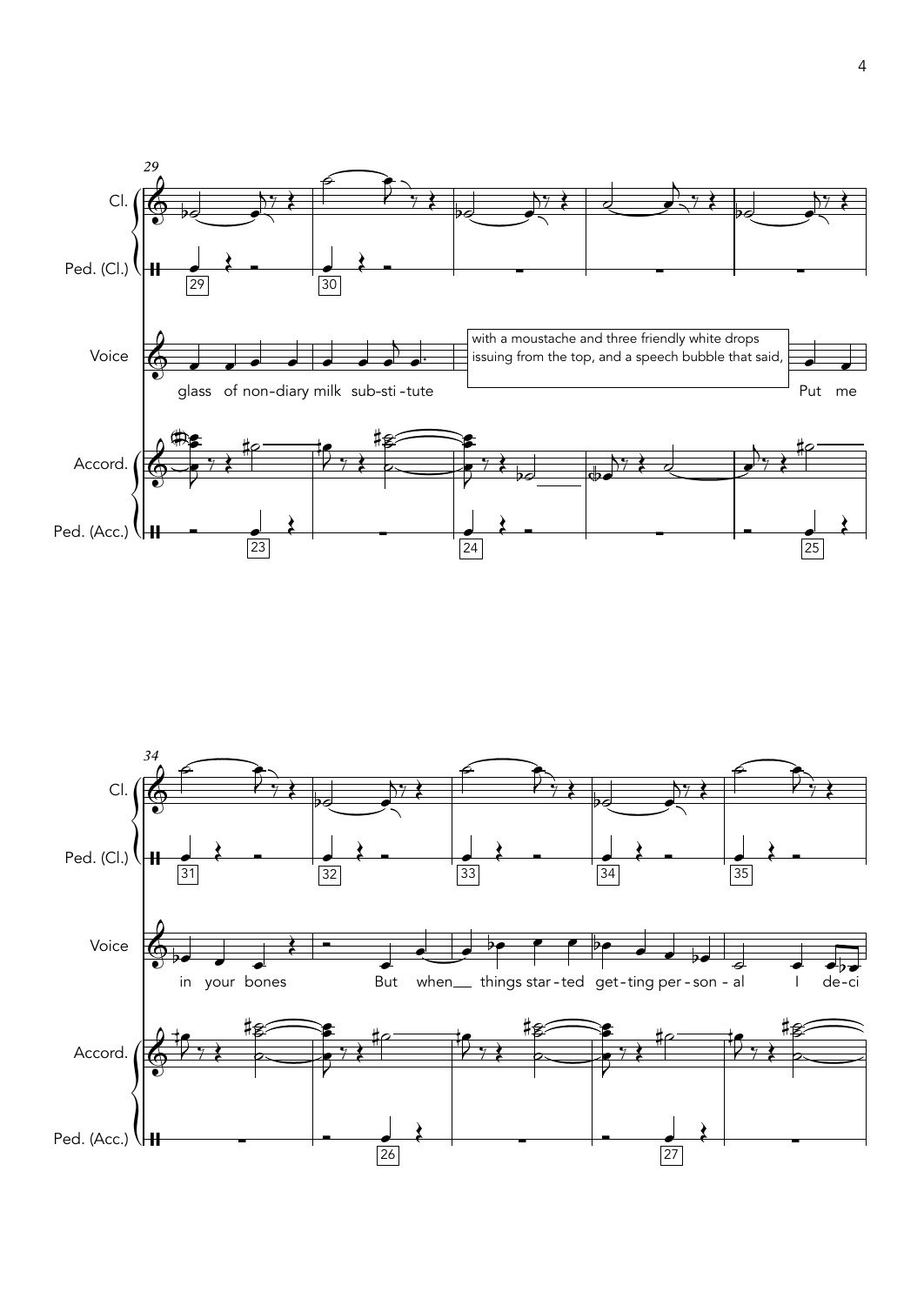

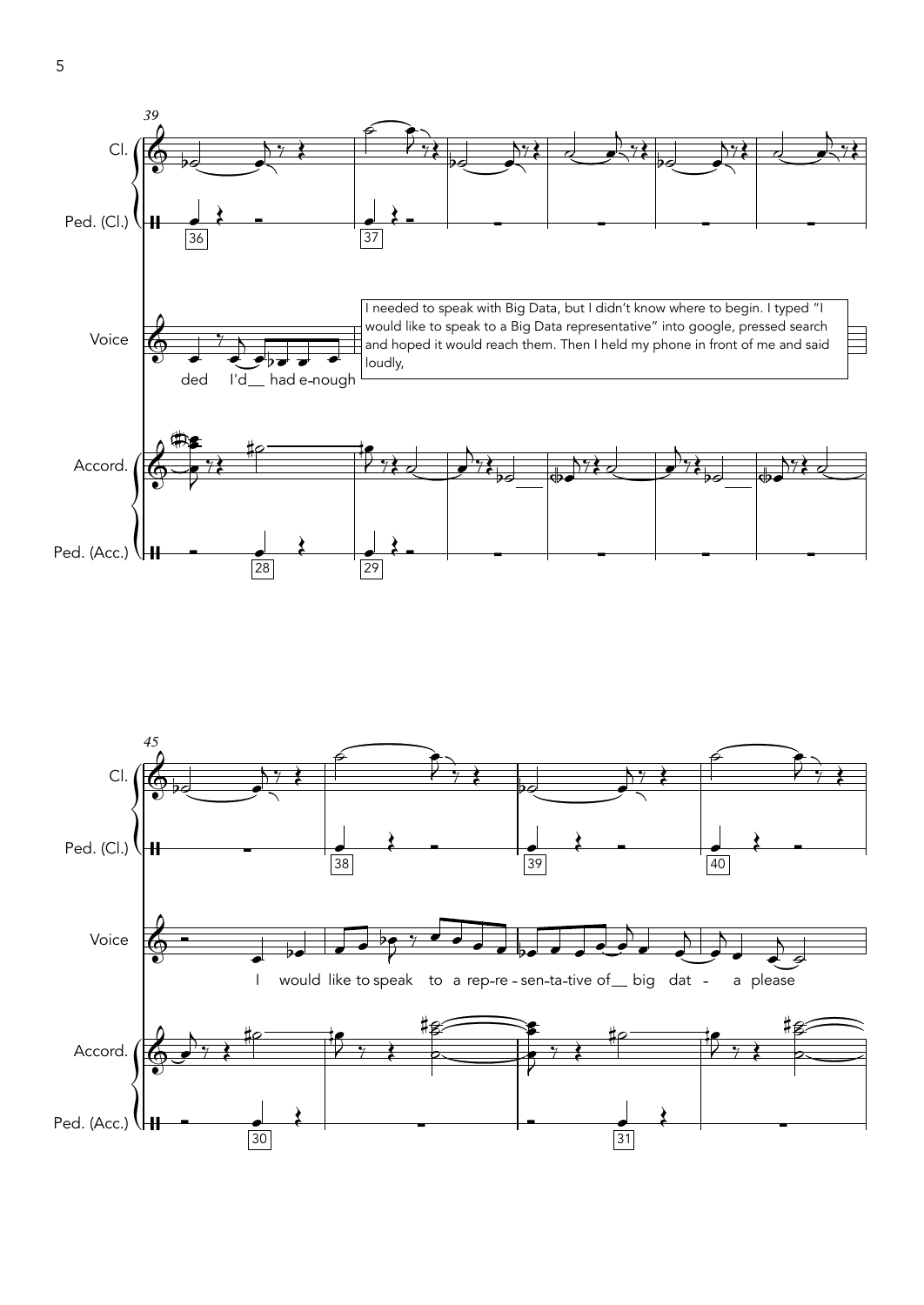

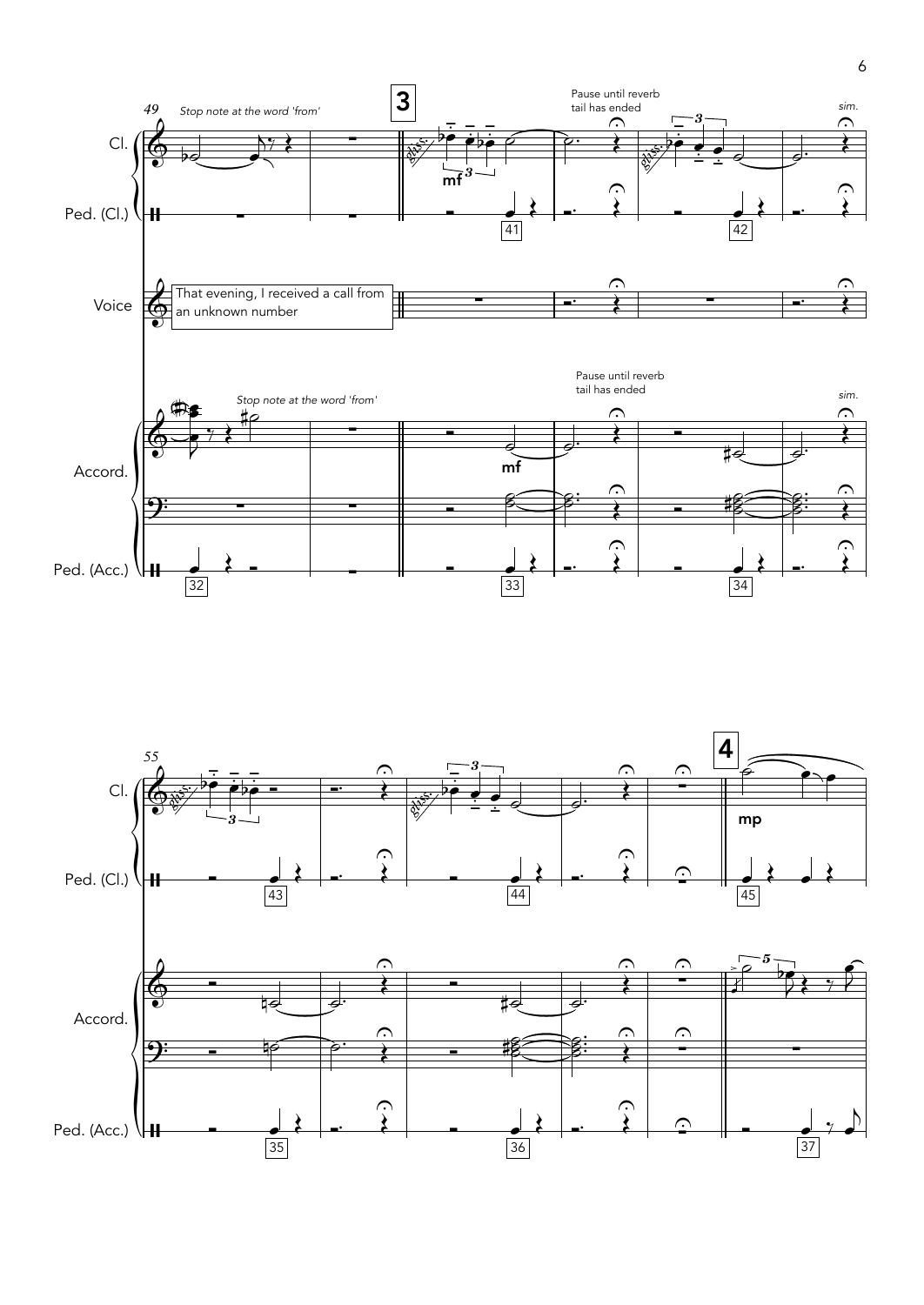

/ 39 41 42 44





Ped. (Acc.)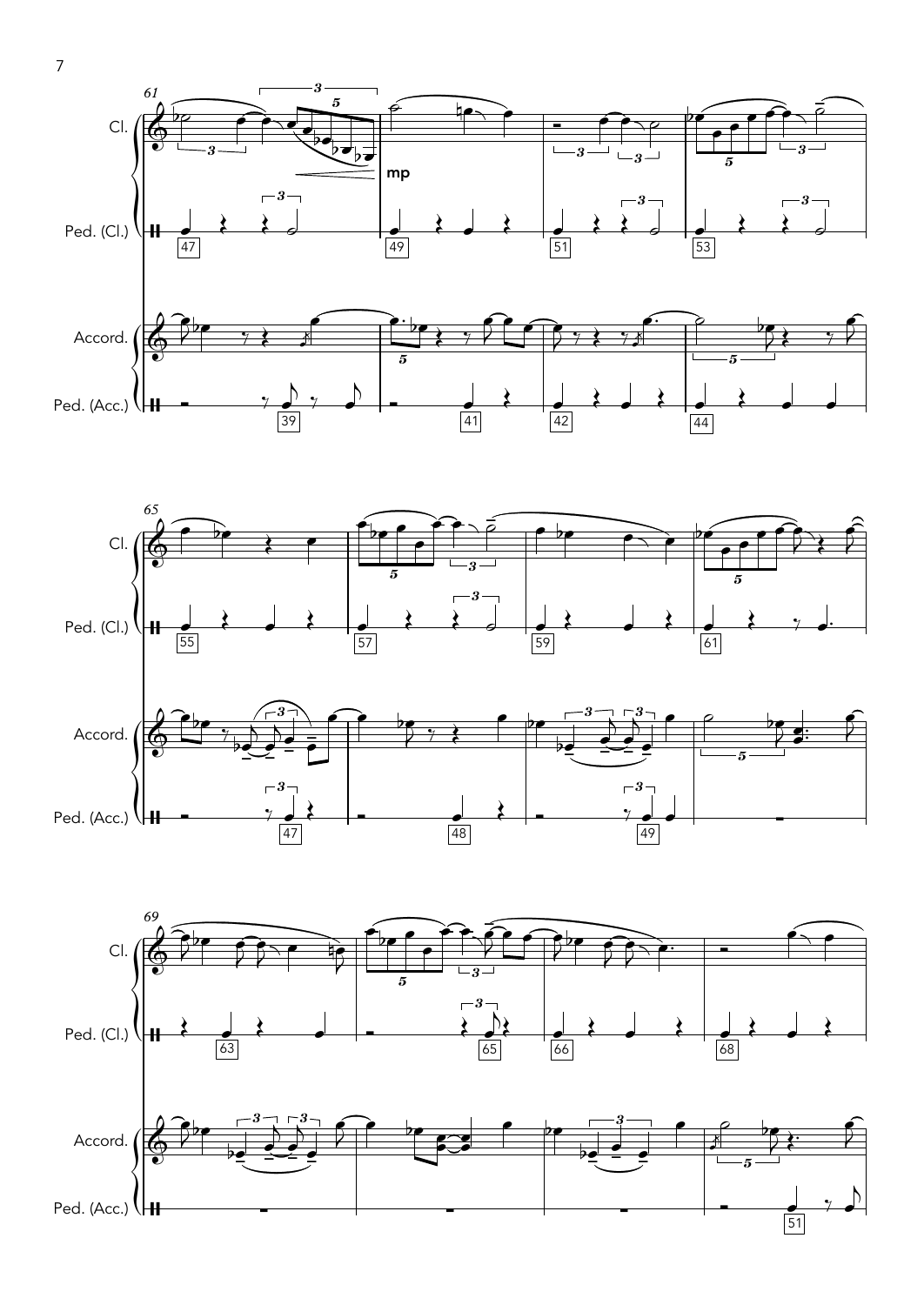

/ 53 55 56 58

Ped. (Acc.) **\H** 



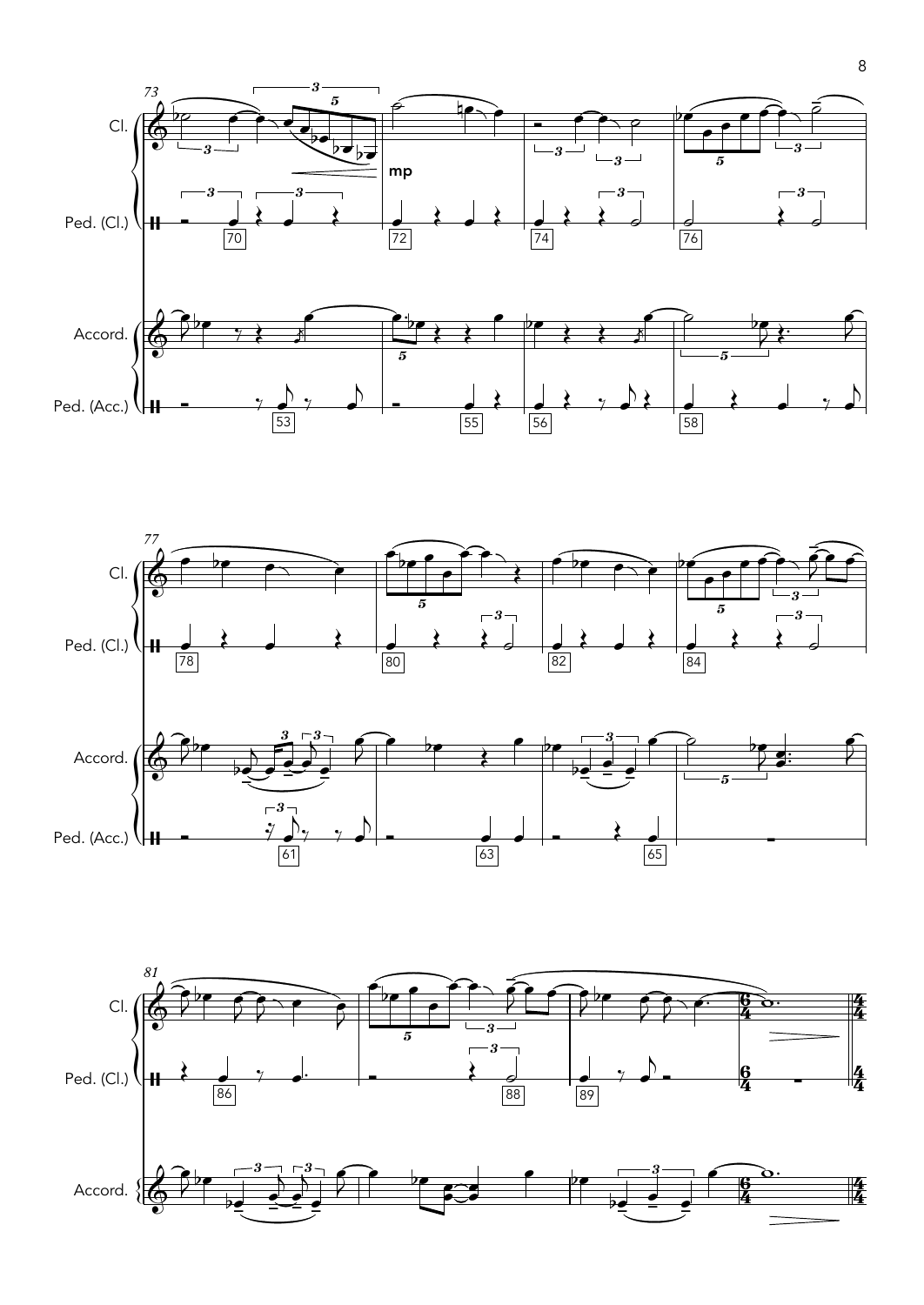

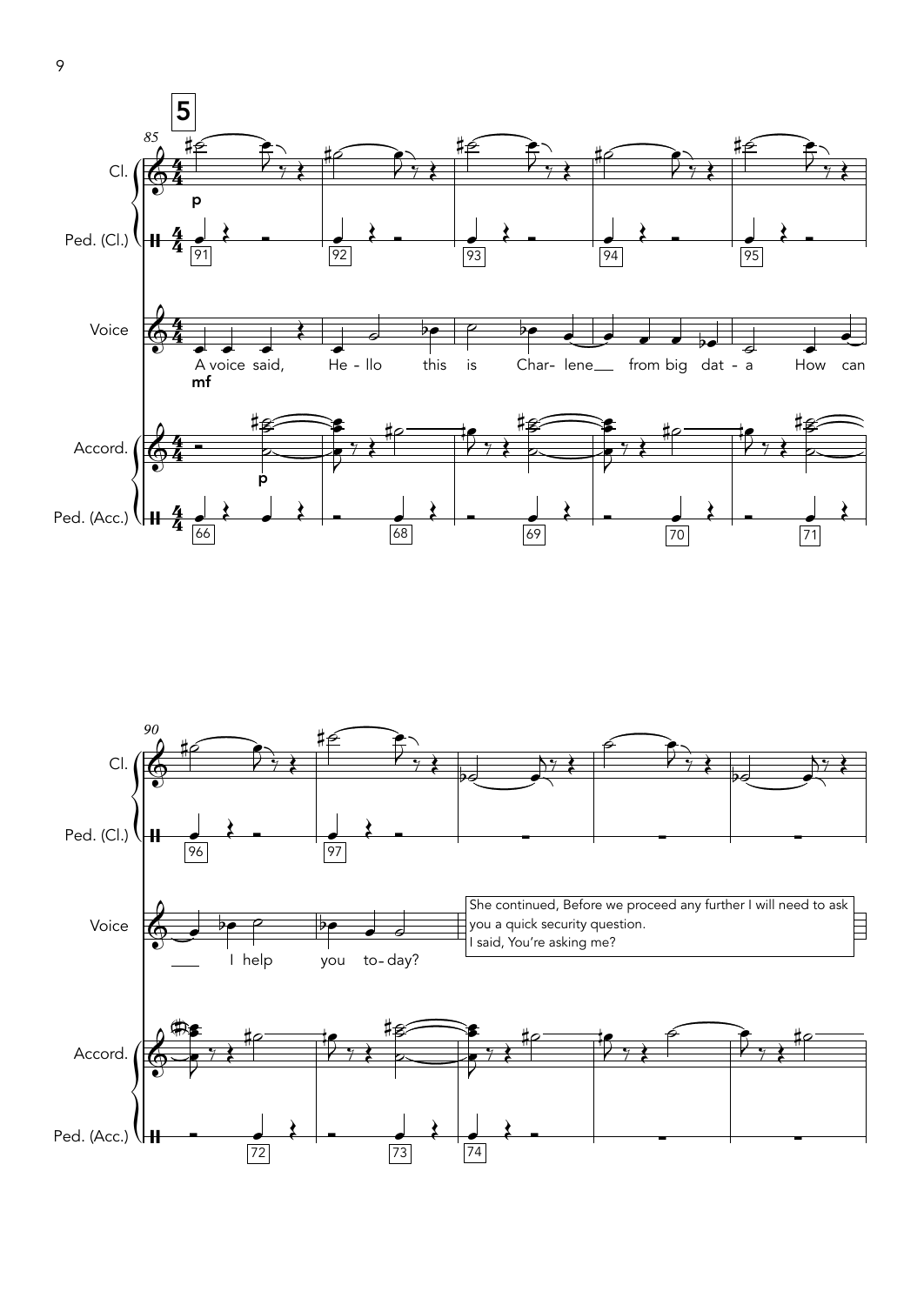